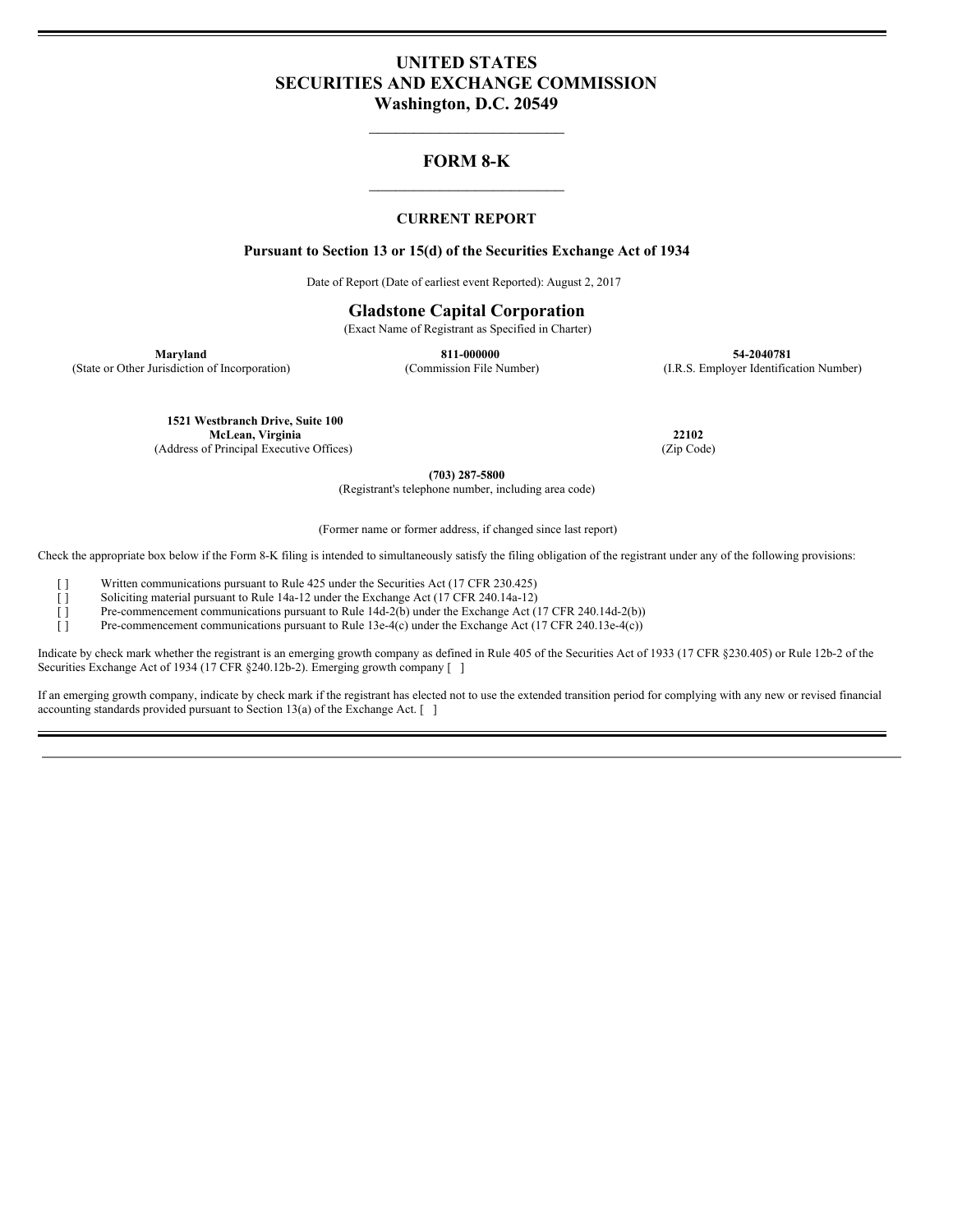#### **Item 2.02. Results of Operations and Financial Condition.**

On August 2, 2017, Gladstone Capital Corporation issued a press release announcing its financial results for the quarter ended June 30, 2017. The text of the press release is included as an exhibit to this Current Report on Form 8-K. The information in this Current Report on Form 8-K, including Exhibit 99.1 attached hereto, is being furnished and shall not be deemed "filed" for purposes of Section 18 of the Securities Exchange Act of 1934, as amended (the "Exchange Act"), or incorporated by reference in any filing under the Securities Act of 1933, as amended, or the Exchange Act, regardless of any general incorporation language in such filing.

### **Item 9.01. Financial Statements and Exhibits.**

(d) Exhibits.

| <b>Exhibit No.</b> | Description                                                           |
|--------------------|-----------------------------------------------------------------------|
| 99.1               | Press Release of Gladstone Capital Corporation, dated August 2, 2017. |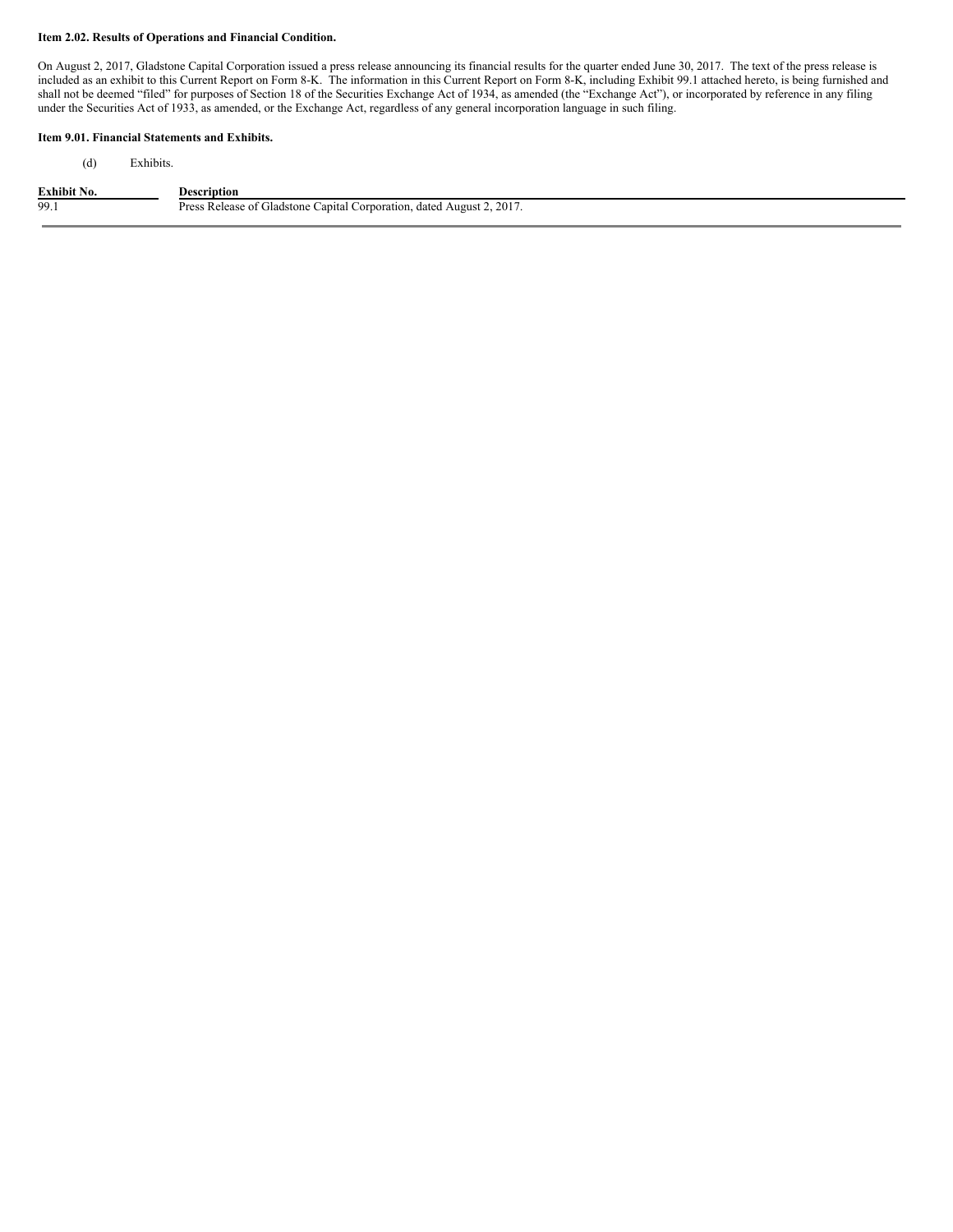#### **SIGNATURE**

Pursuant to the requirements of the Securities Exchange Act of 1934, the registrant has duly caused this report to be signed on its behalf by the undersigned hereunto duly authorized.

## **Gladstone Capital Corporation**

Date: August 2, 2017 **By:** /s/ Nicole Schaltenbrand Nicole Schaltenbrand Chief Financial Officer & Treasurer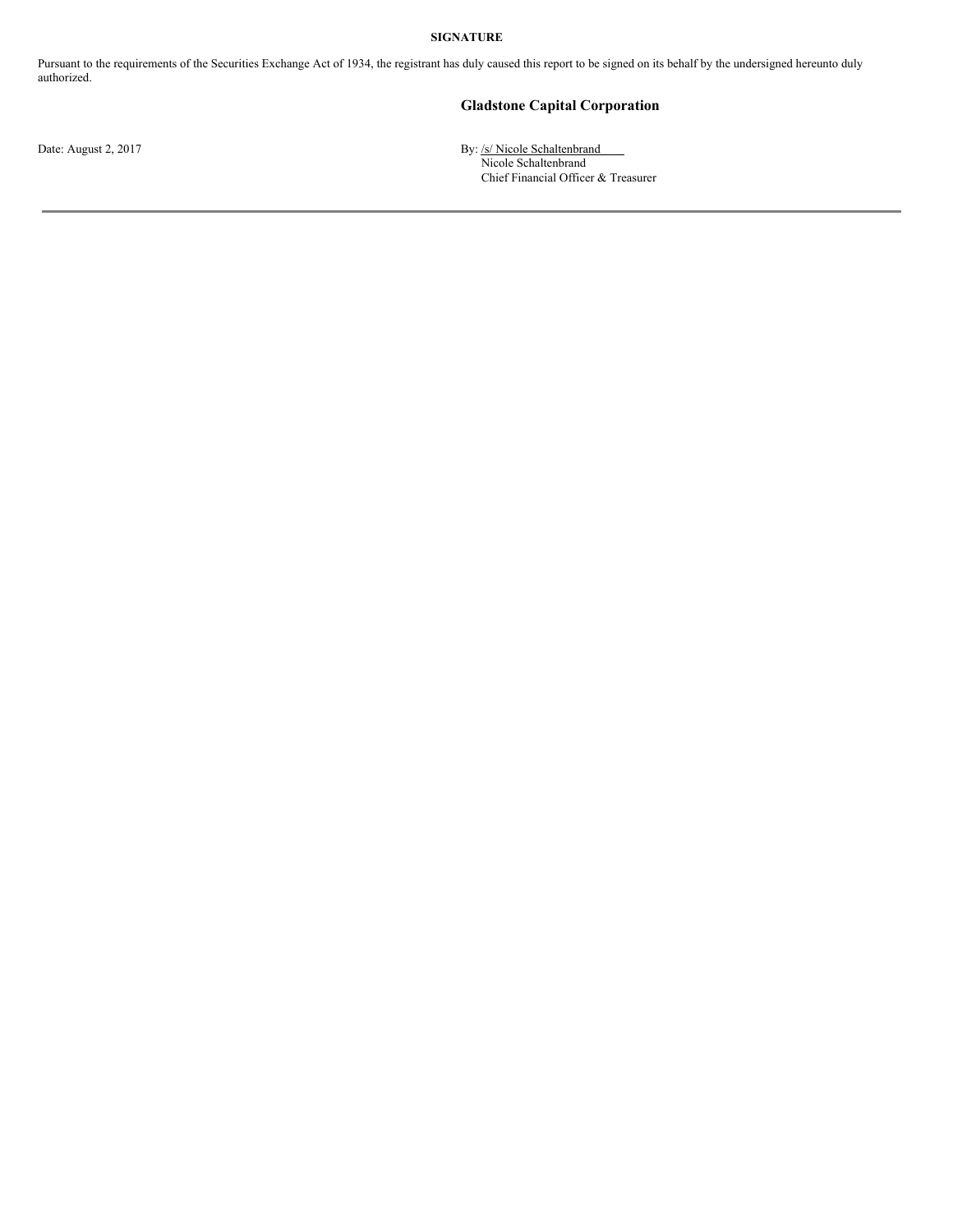# **Exhibit No. Description**

[99.1](#page-4-0) Press Release of Gladstone Capital Corporation, dated August 2, 2017.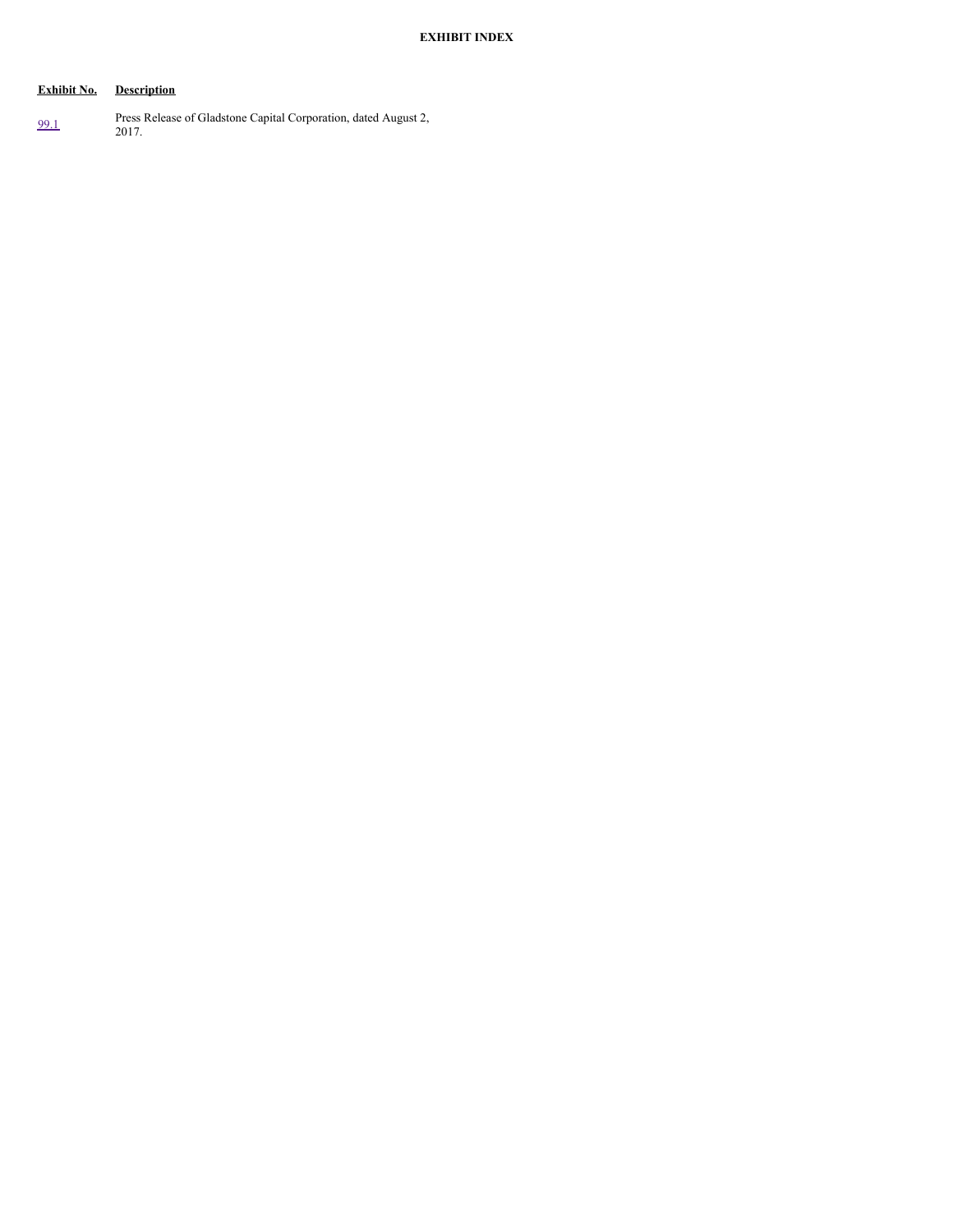### **Gladstone Capital Corporation Reports Financial Results for its Third Quarter Ended June 30, 2017**

<span id="page-4-0"></span>MCLEAN, Va., Aug. 02, 2017 (GLOBE NEWSWIRE) -- Gladstone Capital Corporation (NASDAQ:GLAD) (the "Company") today announced earnings for its third fiscal quarter ended June 30, 2017. Please read the Company's Quarterly Report on Form 10-Q, filed today with the U.S. Securities and Exchange Commission (the "SEC"), which can be retrieved from the SEC's website at *www.sec.gov*, or from the Company's website at www.GladstoneCapital.com.

**Summary Information** *(dollars in thousands, except per share data) (unaudited)*:

| For the Quarter Ended:                                 |    | <b>June 30,</b><br>2017 |    | March 31,<br>2017 |     | Change     | $%$ Change |
|--------------------------------------------------------|----|-------------------------|----|-------------------|-----|------------|------------|
| Total investment income                                | S  | 9,632                   | \$ | 8,793             | \$. | 839        | $9.5\%$    |
| Total expenses, net of credits                         |    | (4,253)                 |    | (3, 434)          |     | (819)      | 23.8       |
| Net investment income                                  |    | 5,379                   |    | 5,359             |     | 20         | 0.4        |
| Net investment income per common share                 |    | 0.21                    |    | 0.21              |     |            |            |
| Cash distribution per common share                     |    | 0.21                    |    | 0.21              |     |            |            |
| Net realized (loss) gain                               |    | (23)                    |    | 45                |     | (68)       | (151.1)    |
| Net unrealized appreciation (depreciation)             |    | 807                     |    | (748)             |     | 1,555      | (207.9)    |
| Net increase in net assets resulting from operations   |    | 6,163                   |    | 4,656             |     | 1,507      | 32.4       |
| Weighted average yield on interest-bearing investments |    | $11.5\%$                |    | $11.4\%$          |     | 0.1        | 0.9        |
| Total invested                                         |    | \$35,791                | \$ | 39,611            |     | \$ (3,820) | (9.6)      |
| Total repayments and net proceeds                      |    | 6,015                   |    | 14,613            |     | (8,598)    | (58.8)     |
|                                                        |    | <b>June 30,</b>         |    | March 31,         |     |            |            |
| As of:                                                 |    | 2017                    |    | 2017              |     | Change     | $%$ Change |
| Total investments, at fair value                       |    | \$345,503               |    | \$ 313,517        |     | \$31,986   | $10.2\%$   |
| Fair value, as a percent of cost                       |    | 85.1%                   |    | 83.6%             |     | $1.5\%$    | 1.8        |
| Net asset value per common share                       |    |                         |    |                   |     |            |            |
|                                                        | \$ | 8.38                    | \$ | 8.33              | S   | 0.05       | 0.6        |

## **Third Fiscal Quarter 2017 Highlights:**

- **Portfolio Activity:** Invested \$29.0 million in three new portfolio companies and \$6.8 million in existing portfolio companies. Received \$6.0 million in repayments and net proceeds from portfolio companies.
- **Financing Activity:** Sold 362,600 shares of our common stock at a weighted-average price of \$9.89 per share through our at-the-market program resulting in gross proceeds of \$3.6 million.
- **Recurring Distributions and Dividends:** For each of April, May and June 2017, paid monthly distributions to common stockholders (\$0.07 per common share) and monthly dividends to preferred stockholders (\$0.140625 per share of the Company's 6.75% Series 2021 Term Preferred Stock).

#### **Third Fiscal Quarter 2017 Results**:

Total investment income increased by 9.5% compared to the prior quarter, primarily due to a quarter over quarter increase of 9.0% in the weighted average principal balance of our interest-bearing investment portfolio driven by the portfolio activity noted above. Total expenses increased by 23.8% quarter over quarter, primarily as a result of an increase in interest expense, due to a higher weighted average balance outstanding on our credit facility, and an increase net management and incentive fees.

Net Investment Income for the quarter ending June 30, 2017 was \$5.4 million, or \$0.21 per share, which is consistent with the prior quarter ended March 31, 2017.

Net Increase in Net Assets Resulting from Operations for the quarter ended June 30, 2017 and March 31, 2017 was \$6.2 million, or \$0.24 per share, compared to \$4.7 million, or \$0.18 per share, respectively. The quarter over quarter increase was driven primarily by the change in net unrealized appreciation quarter over quarter.

**Subsequent Events:** Subsequent to June 30, 2017, the following significant event occurred:

**Distributions and Dividends Declared:** In July 2017, our Board of Directors declared the following monthly distributions to common stockholders and monthly dividends to holders of our term preferred stock: